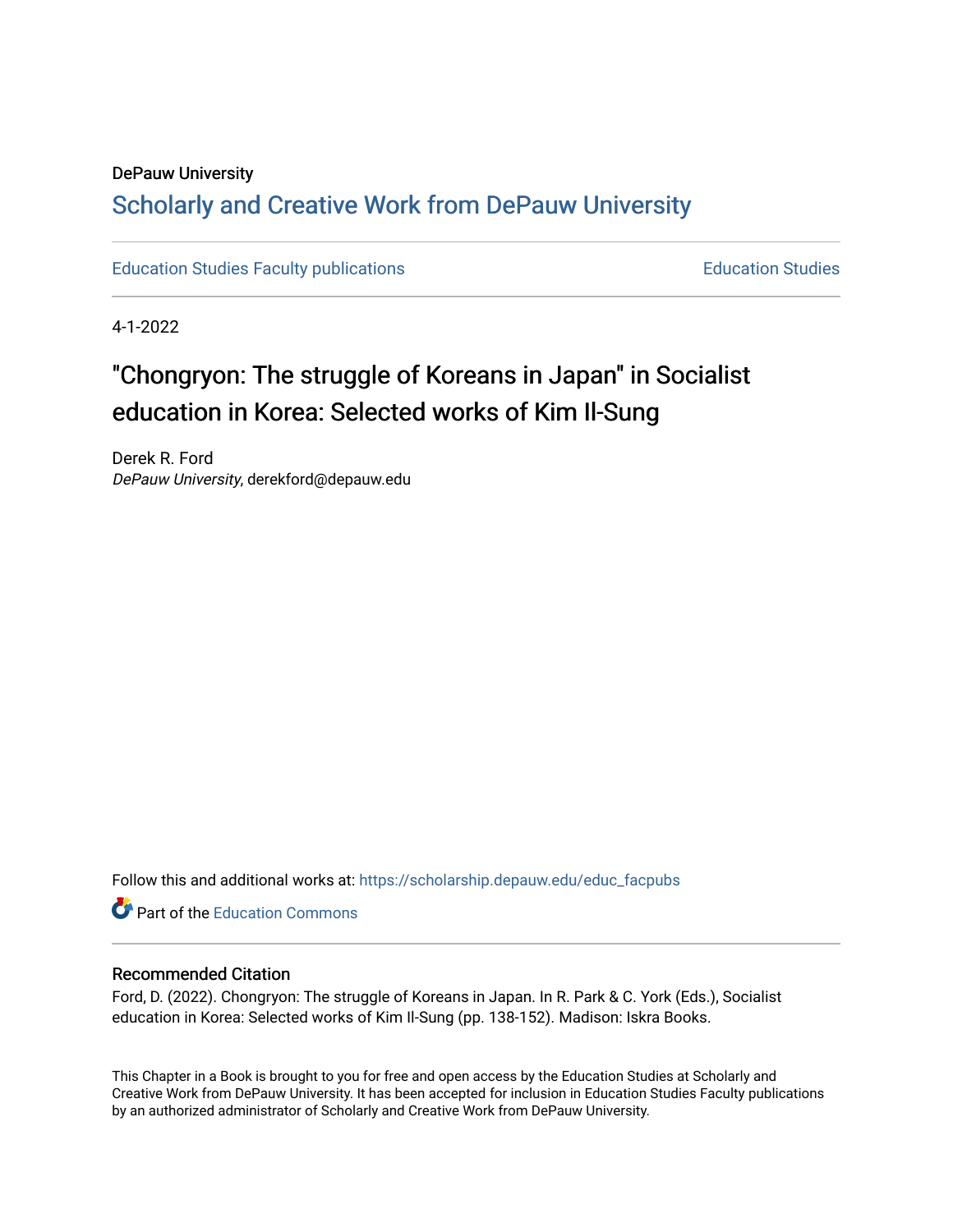## AFTERWORD

# CHONGRYON: THE STRUGGLE OF KORE-ANS IN JAPAN

#### *Derek R. Ford*

**Editor's note:** *This article was originally published on January 30, 2019 on LiberationSchool.org. It details the history of Koreans in Japan and the central role education played—and plays—in their fight against discrimination in Japan and for the peaceful reunification of their homeland.*

*"The history of Chongryon is a history of unity, solidarity, and struggle." –Chairman of the Yokosuka Chongryon Branch Jan. 17, 2019*

—

#### **Introduction**

In early 1956, construction was almost complete on what the Japanese authorities and general public thought was going to be a battery factory in what is now known as West Tokyo, but what at the time was farmland. When the "factory" was finished on April 10 of that year, however, a banner outside the perimeters announced that it was the new home of Korea University, which was previously a series of shacks attached to Tokyo First Korean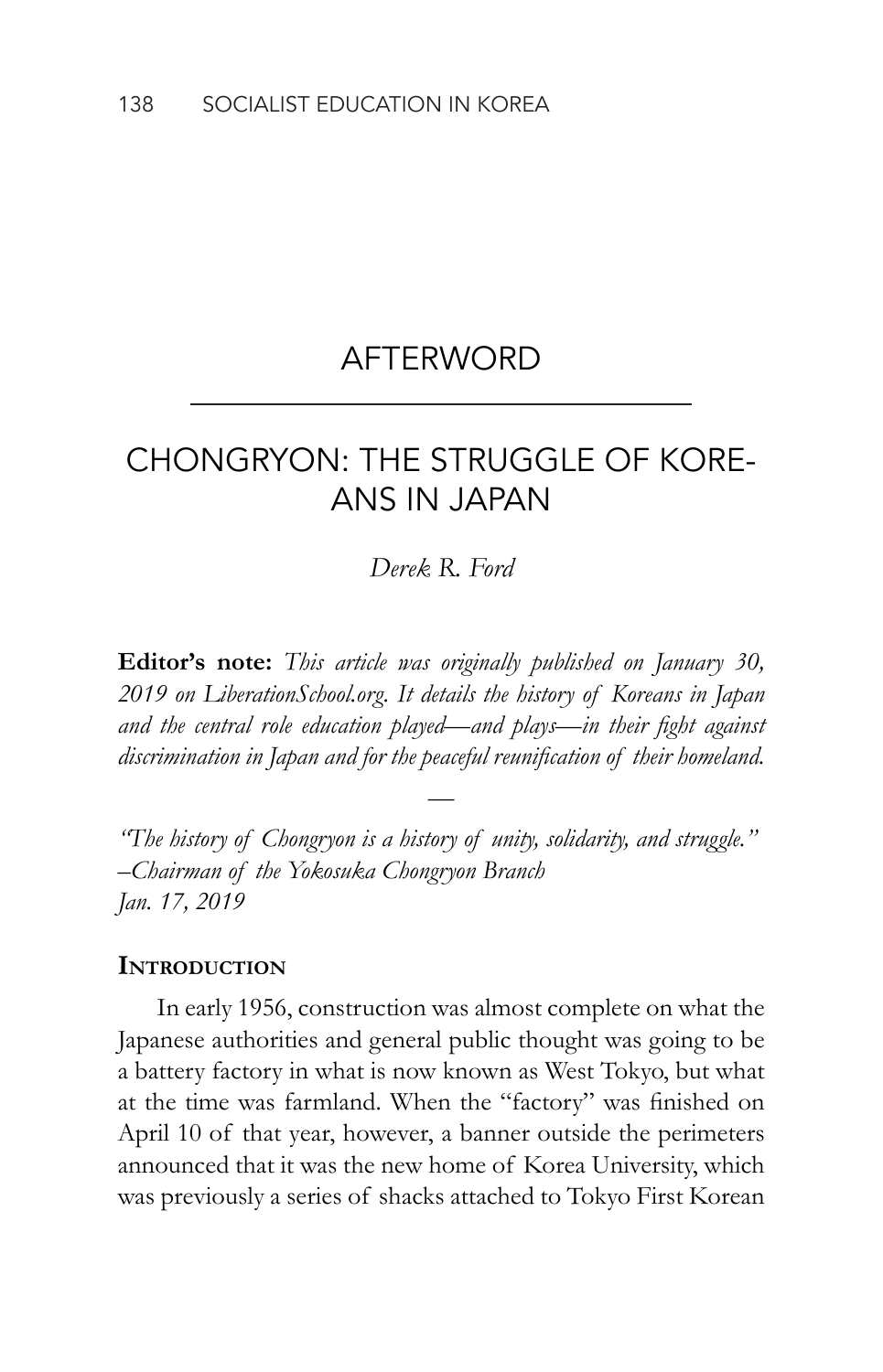High School.

This episode is part of the much longer and widely unknown anti-colonial struggle of Koreans in Japan, a struggle with implications and lessons for the whole world. It's a struggle that, just like the Korean struggle more broadly, has been systematically isolated. As such, it's a struggle that needs more international solidarity, particularly from those of us in the U.S. Yet it's also a struggle that can provide hope and inspiration for all people fighting against colonialism and imperialism.

What's more, it's a struggle in which education—one of the foremost tasks of those interested in revolutionary transformation—is the motor.

Today there are around 800,000 Koreans living in Japan who are foreign nationals, or "special permanent residents" with either north or south Korean nationality. Japan is their home but, because of the U.S.-imposed division of Korea and the U.S. occupation of south Korea, they don't have their homeland back yet.

In Japan they face legal, political, and economic discrimination, and especially since 2002, have even suffered physical attacks at the hands of the Japanese authorities and right-wing groupings. Chongryon, or The General Association of Korean Residents in Japan, is the organization—or better, *movement* fighting for the rights of Koreans in Japan, supporting their livelihood, maintaining their culture and language in the face of ongoing colonialism, and working for the peaceful reunification of their homeland.

## **The Origins of Koreans in Japan**

There are broadly three ways that Koreans came to Japan in the modern era, which together explain how a distinctive—yet by no means totally homogenous—Korean community came to reside in the colonial motherland. They also reveal the ways that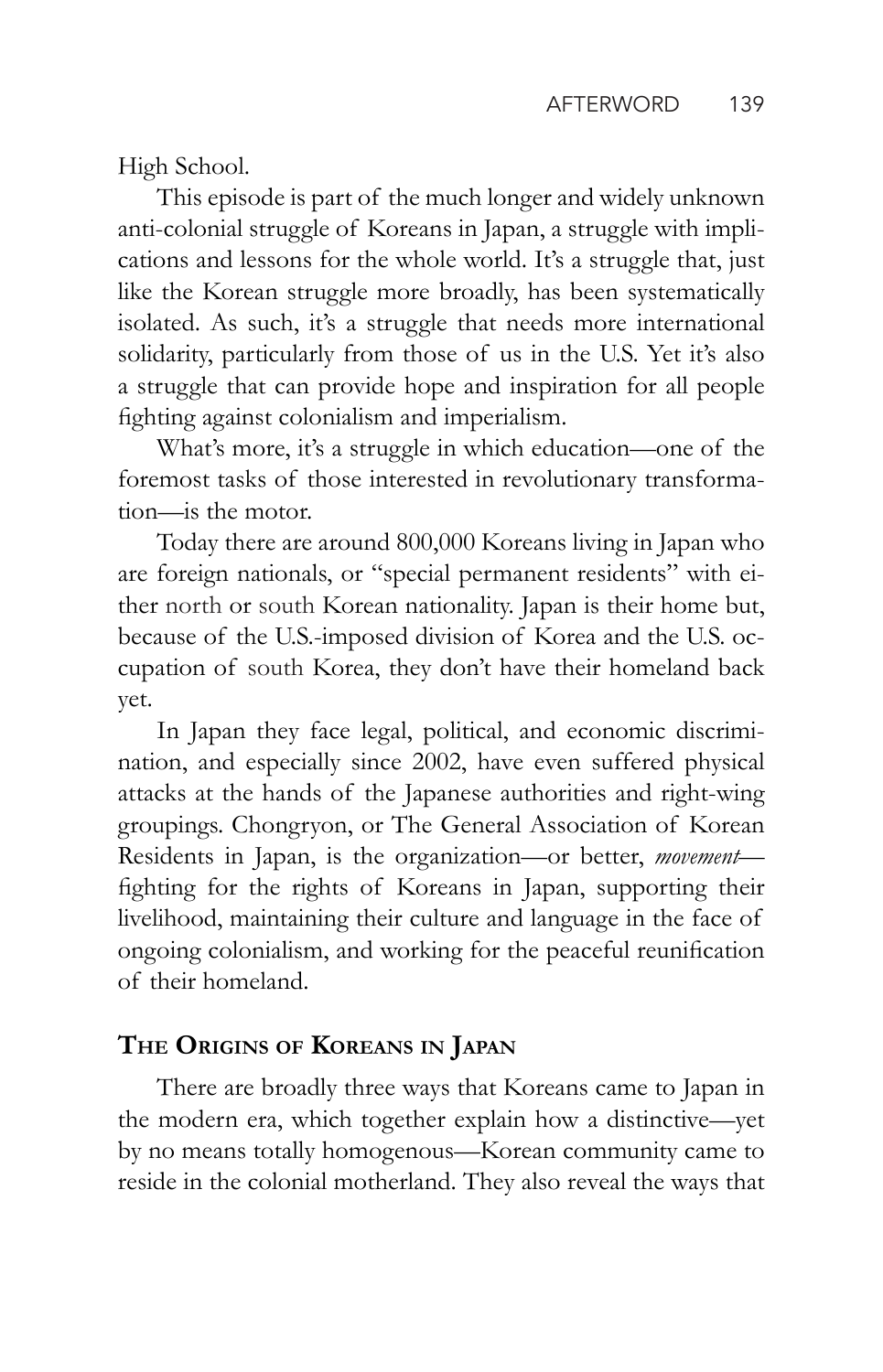Japanese colonialism and U.S. imperialism created the Korean diaspora more broadly.

### **Primitive Accumulation**

The Japanese conquest of Korea was a long process met with fierce resistance. It began in 1876, when Japan forced open Korea's trade ports and began expanding into Ganghwa Island in the West Sea of the peninsula. Through a series of political and legal steps—each backed up by force or the threat of force—Japan annexed Korea in 1905 and, in 1910, formally subjected the peninsula to colonial rule.

The Japanese colonization of Korea was, like all colonizations, brutal. Japan violently repressed Korean society, politics, and culture, outlawing all manner of political organizations as well as the Korean language. The Japanese even forced Koreans to take up Japanese names.

A growing industrial power, Japan required colonies for raw materials and, increasingly, cheap labor. With Europe embroiled in World War I, Japanese industrial manufacturing displaced European manufacturing, which led to an export-driven boom in the 1910s. With the expanding economy, workers were fighting for a bigger share of the profits. Between 1914 and 1919, the frequency and intensity of strikes rapidly grew and intensified. Japanese capital needed to break the power of organized labor by importing cheap labor.

At the same time, Japan was in the process of dividing up common lands in Korea through a nationwide land survey project. They ultimately redistributed lands from peasants to landlords via inflated prices and taxes, reassessing values, redrawing boundaries, and instituting a registration system. This is an example of what Marxists refer to as "primitive" or "primary" accumulation, the process by which capitalists acquire capital and produce the proletariat not through their ingenuity and frugality,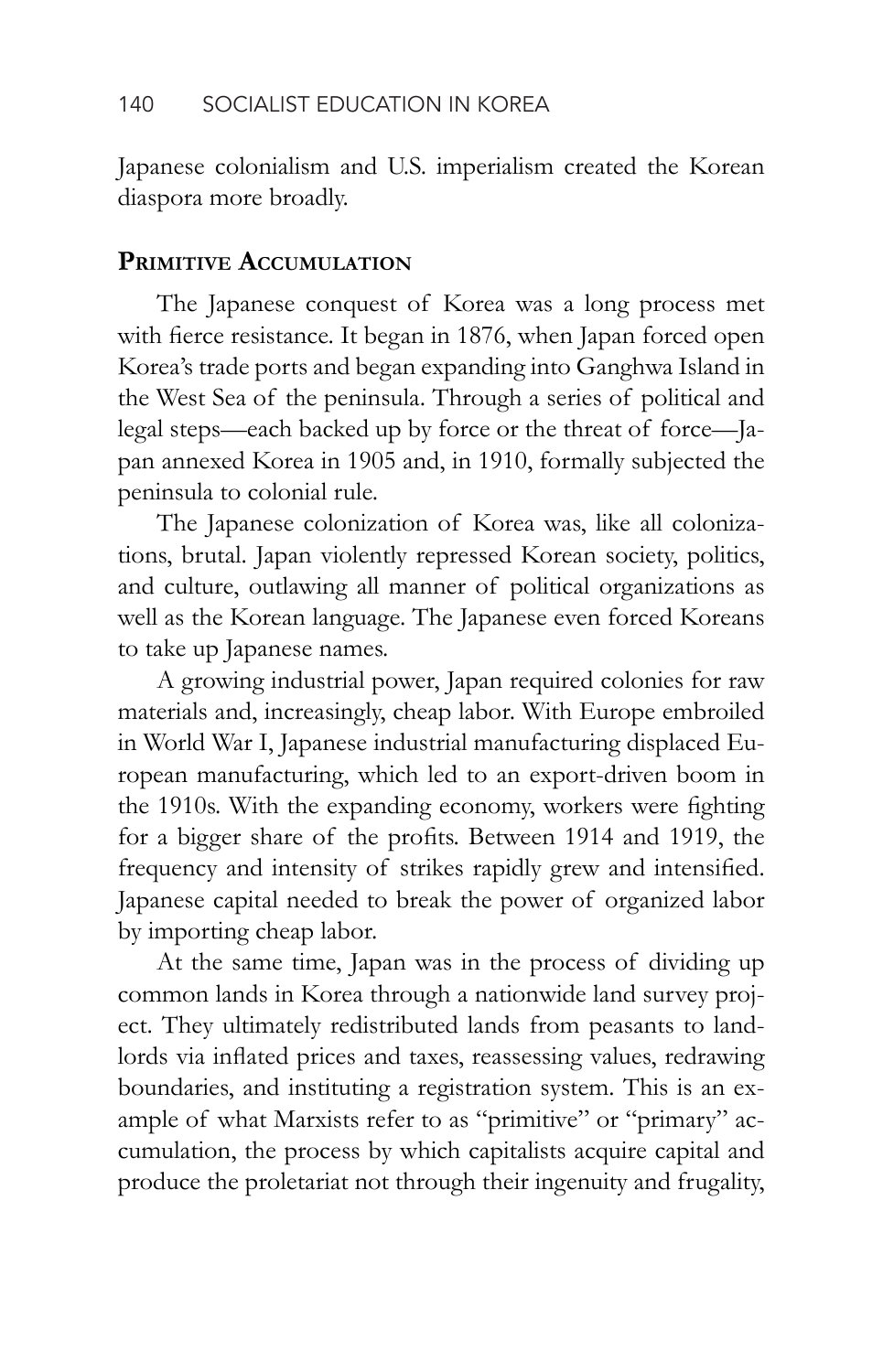but theft and violence. The land survey bankrupted small peasant farmers, transferring land to Japanese and a very small number of collaborating Korean landlords.

As they were driven off the land, Japanese companies worked with the colonial police to recruit workers to Japanese factories. There was widespread deception in this process. Workers were promised high-paying jobs and freedom of travel, but arrived to find the opposite. Many demanded repatriation, but companies rarely, if ever, obliged.

With the end of World War I, the Japanese economy went bust, beginning with the March 1920 stock market crash, the worst economic crisis up until that time. Even though Korean labor was cheaper and more contingent than Japanese labor, they were the first to be fired. For the next few decades, those who were lucky enough to find work were employed as day laborers in large-scale urbanization projects, working the most dangerous jobs for the lowest pay. It was Koreans who built many of the dams, roads, and housing projects that still exist in Japan today.

### **Sexual Slavery**

The extensive Japanese sexual slavery network represents another aspect of the movement of Koreans to Japan. The Japanese military deceived and kidnapped hundreds of thousands of women to serve as sexual slaves to Japanese soldiers.

This practice couldn't have been more brutal. The women were systematically raped and beaten dozens of times a day. When they became too sick, they were killed or left to die alone.

While these so-called "Comfort Women" were kidnapped from Japanese colonies from Taiwan to the Philippines, most came from Korea and Manchuria (and a large percentage of people in Manchuria during this time were Korean).

The practice continued in the southern half of Korea after the Japanese empire collapsed in 1945 and the U.S. stepped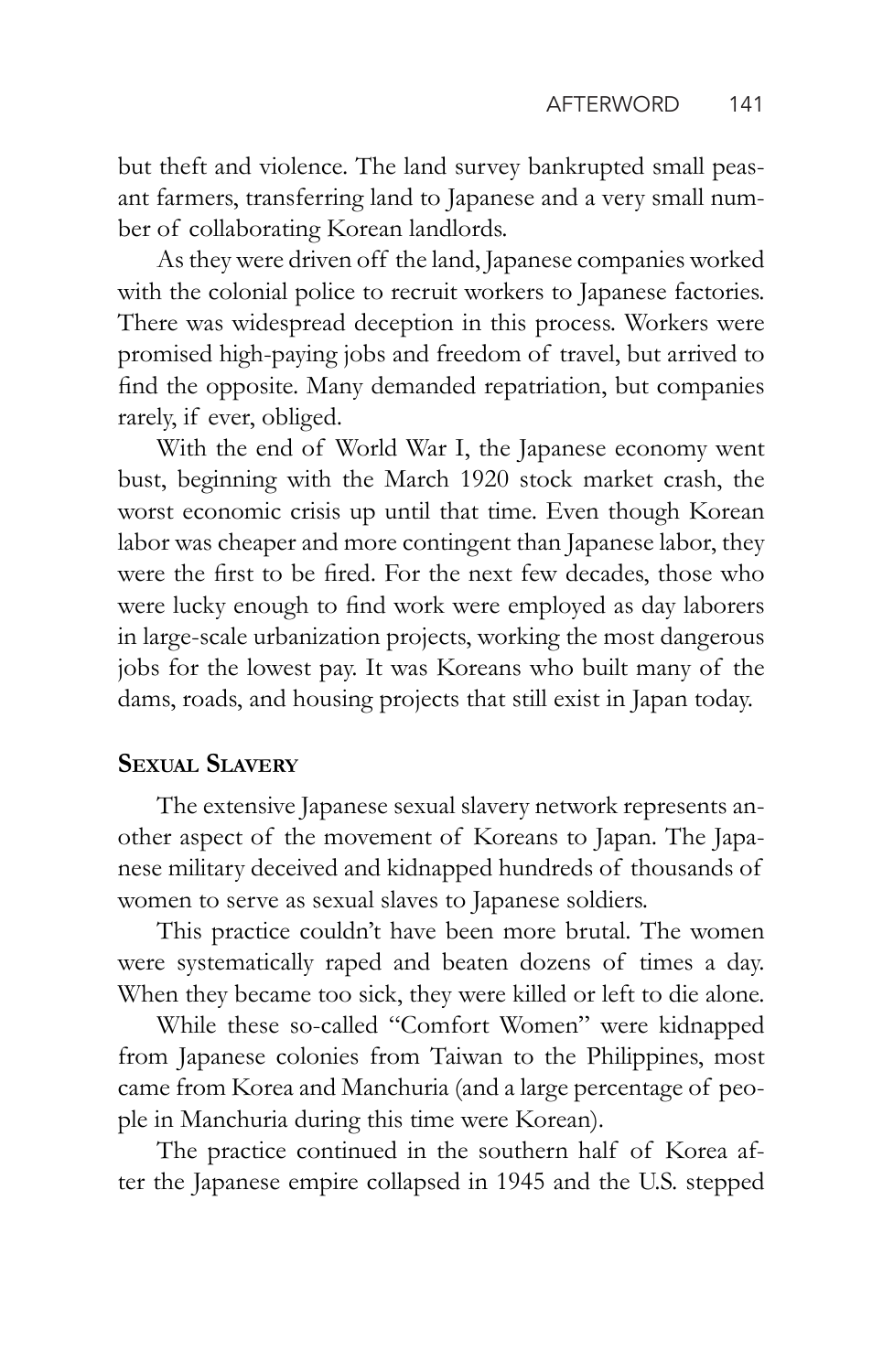in. In other words, when the U.S. took over control of Korea from Japan below the 38th parallel, they also took control of these rape stations. During the war against Korea, these stations served troops from the Republic of Korea as well as from the United Nations.

The struggle for justice for these women goes on and is an important part of the broader Korean peace and justice movement. So too does the repression of this struggle continue. The Japanese government has recently waged a campaign to get cities across the world to remove statues of and memorials to "Comfort Women" from San Francisco to Manila. They've even tried to influence U.S. textbook publishers to omit any mention of Japanese sexual slavery. Although all but a few dozen have already died, their spirit still pushes the Korean struggle forward.

Political unrest reverberated throughout these decades, as economic depression merged with anti-colonial demands. March 1, 1919 saw the launch of a massive Korean independence protest movement.

Two years before, the Bolshevik Revolution gave new form to the Korean struggle for liberation. Communists and anarchists began meeting in the borderlands of Russia, China, and Korea. In the early 1920s, a series of Korean radical labor unions were set up in Japan. In 1925, 12 of these unions merged into Roso, which by the next year had a membership over 9,000, and another 3 years later a membership of over 30,000. In response, Koreans were severely repressed in Japan, with their movements policed and highly regulated.

### **Forced Labor**

Despite the threat that the organized Korean population posed to interwar Japan, the Pacific War (World War II) brought the need for additional labor once more. With Japanese imperial ambitions mobilizing large segments of the Japanese adult male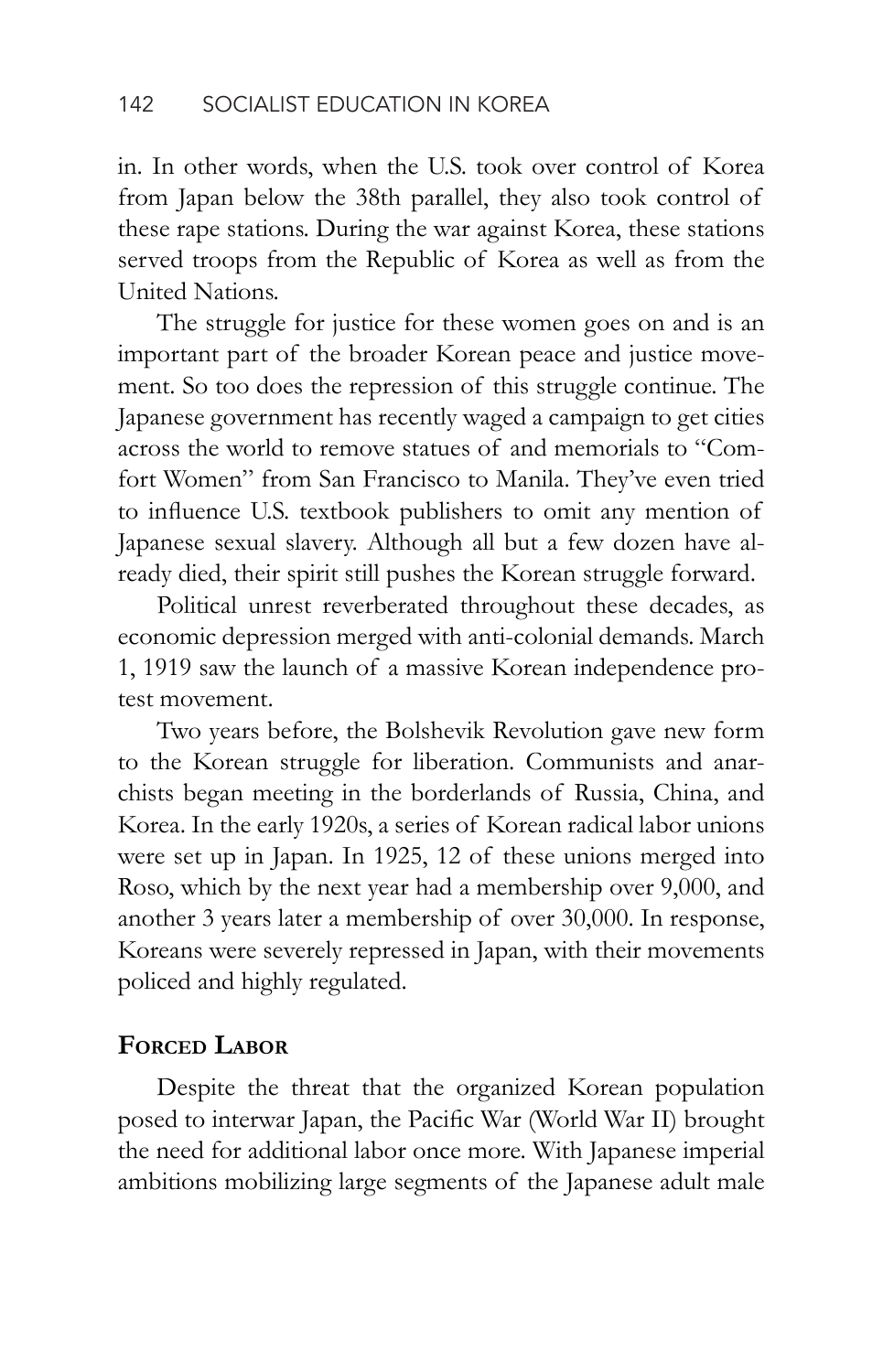population, Japan brought upwards of 1 million Korean workers to make up for the labor shortages.

They utilized the National Mobilization Law—passed in 1938 to get the empire into gear for war—to forcibly conscript Korean workers and bring them to Japan, where they served as slave laborers. In some cases they were kidnapped from Korea, while in others they were deceived into coming to Japan for a brighter future. Once there, they had no control over their working and living conditions.

Working in munitions factories, construction, and mining, they also built secret underground bases to serve as plane storage and bunkers for the air force. Koreans, often children, built hundreds of thousands of miles of networks of tunnels with their hands and pick axes. Just before Japan's defeat in 1945, the government ordered all documents related to the project to be burned, so no one knows how many died in the construction. For the last several decades, Japanese and Korean activists have been studying this issue. Scholars have discovered that the tunnels were used to store munitions during the U.S. war against Korea.

Many of these slave laborers perished in the atomic bombings of Hiroshima and Nagasaki. They are never acknowledged in Japanese history.

A Chongryon Buddhist Temple, together with civic groups in Japan and both Koreas, have found some of the remains, and are currently working to bring them to the DMZ Peace Park.

## **The Collapse of the Japanese Empire in Korea: Defeat and Partial Liberation**

Japan's unconditional surrender on August 15, 1945 didn't directly equate to the liberation of Korea.

Since 1931, nationalist and communist guerrillas struggled in the mountains of Manchuria against the Japanese. Kim Il-Sung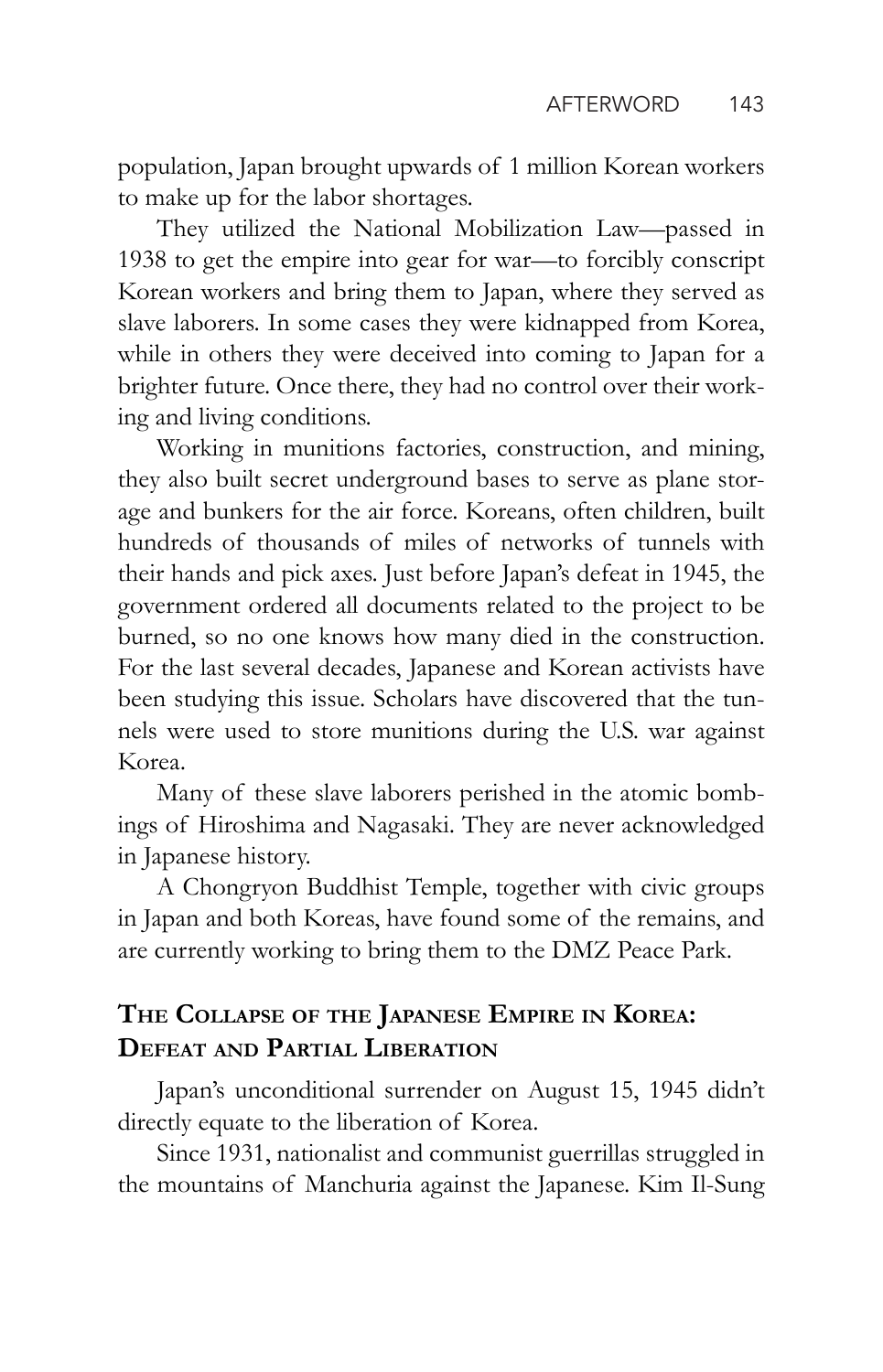emerged as a particularly effective leader during this period, so much so that the Japanese had special detachments tasked with his assassination. As the guerrillas were sweeping through Manchuria and the northern part of Korea, the U.S. moved to ensure that they wouldn't take the whole peninsula.

The night before Japan's surrender, two junior U.S. officers, Dean Rusk and Charles Bonesteel, took a National Geographic map of Korea into a room. Neither had been to Korea or spoke a word of the language. They divided the country along the 38th parallel, which was roughly in the middle but allowed the U.S. to retain control of the capital, Seoul. The U.S. and Soviet Union had already agreed to temporarily divide the country in half, with each army occupying the respective territory. The division was to last up to five years, by which point both Soviet and U.S. troops would leave.

With Japan's defeat, people's committees sprung up spontaneously all across the Korean peninsula. In the north, these would form the basis of a provisional government, and the Soviet Union would more or less rubber stamp all decisions made by this indigenous power. In the south, by contrast, the U.S. set up a military dictatorship, flying in Syngman Rhee, who had been studying in Princeton and Harvard and hobnobbing with the U.S. political establishment for decades. The dictatorship violently suppressed the people's committees and massacred the left.

It was evident to any observer that without U.S. military occupation, the nationalists and communists would win in Korea. As such, the U.S. moved to make the occupation permanent by holding elections in the south in 1948. Most of the population boycotted the election and the Soviet Union and provisional government in the north denounced the move.

In response to this artificial construction of the south Korean state, the Republic of Korea, the Democratic People's Republic of Korea was established in the north on September 9,1948.

This served to heighten uncertainty and sharpen the strug-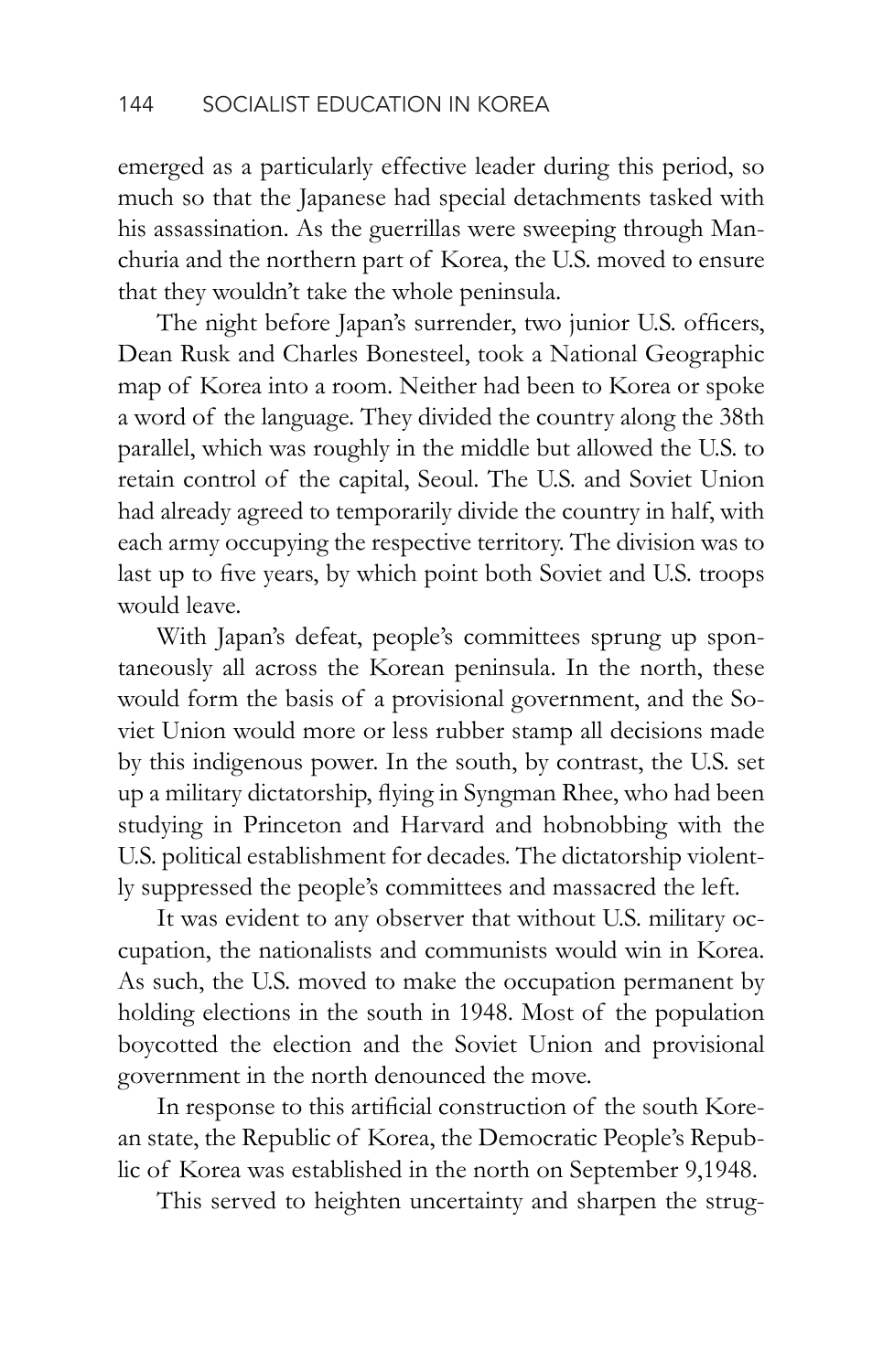gle. Korea had been a united country for centuries and no one accepted the division into two states as legitimate or permanent. There is a general consensus that had the U.S. followed through with its initial agreement with the Soviet Union and allowed country-wide elections to take place, Kim Il-Sung would have won hands down. The U.S. certainly knew this, which again is why they created the south Korean state.

### **Koreans in Japan in an Uncertain Decade**

By Japan's defeat on August 15, 1945, there were between 2 and 2.5 million Koreans living in Japan. A government survey found that 80 percent of Koreans in Japan hoped to return home, but they were unable to for three reasons. First, the General Headquarters—the U.S. overseer commanded by Douglas MacArthur—wouldn't let them bring any property with them. Second, those who did leave would not be allowed to return and visit their family that stayed. Finally, because Koreans had suffered under super-exploitation for decades, most did not have the means to repatriate.

Koreans in Japan were in a state of limbo. They, too, refused to accept the situation as legitimate or permanent. What's more, around 90 percent hailed from the southern half of the peninsula. Some did return home to find a U.S. occupation, violence, chaos, disease, and extreme economic insecurity. In fact, communists in the southernmost part of the country—who were geographically closer to Japan than the DPRK—fled to Japan to escape the military repression of the Rhee dictatorship in South Korea.

For example, 40,000 Koreans went to Japan after the South Korean authorities, backed by the U.S. military administration, smashed a nationalist and communist uprising on Jeju Island in 1948-1949. At one point 4/5 of the island's population lived in Osaka.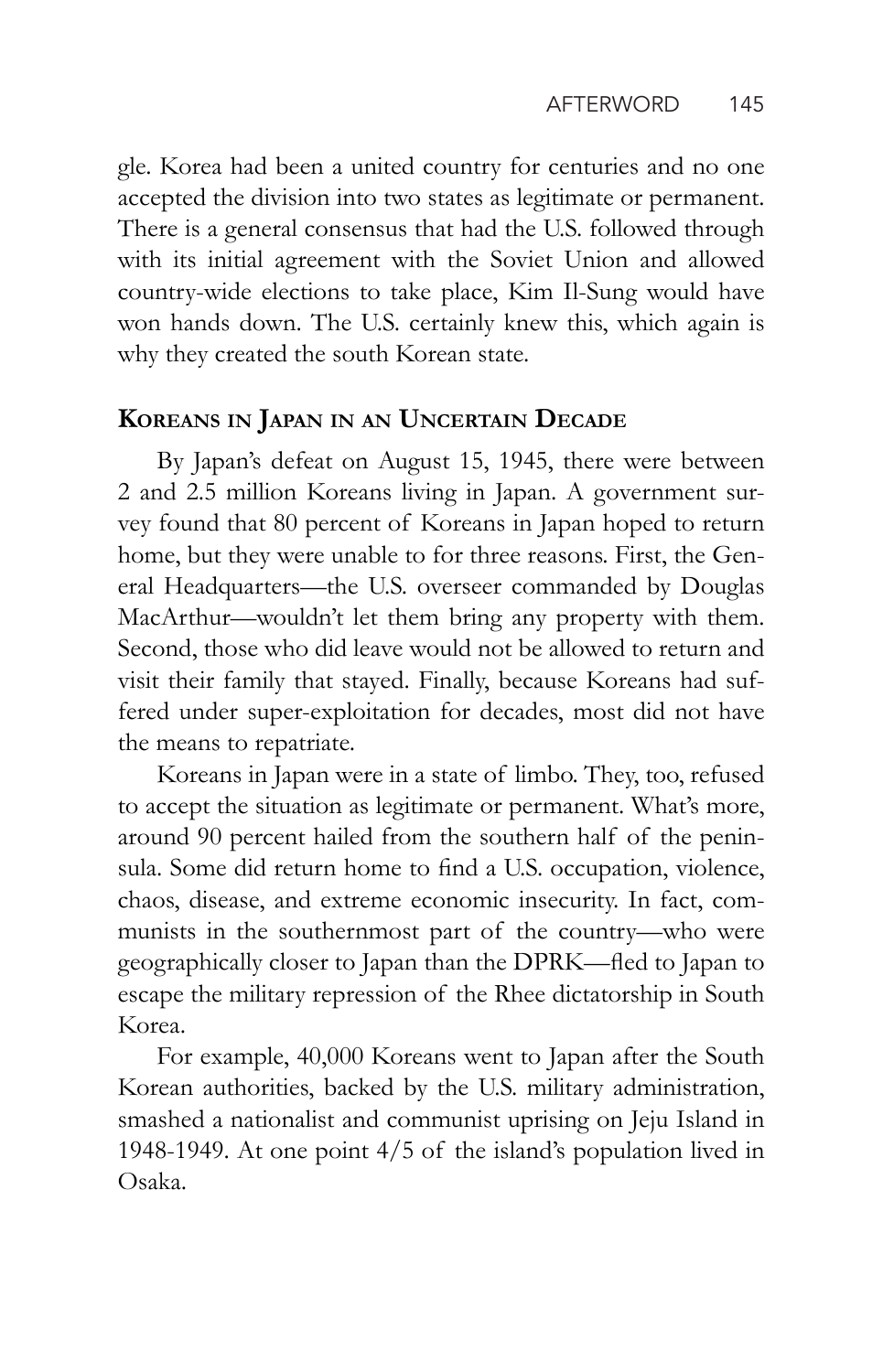On October 15, 1945 nationalist, communist, and generally progressive Koreans in Japan formed *Joryon*, or the Federation of Koreans in Japan. *Joryon* increasingly looked to the provincial government in the north, and particularly the leadership of Kim Il-Sung, who was held in high esteem not just among Koreans, but also among Japanese radicals and intellectuals, and all progressive people of the world. *Joryon* thus had an alliance with the Japanese Communist Party (and indeed there was a long and complex history of cooperation between Korean and Japanese revolutionaries).

Education was the top priority for Joryon. Within a year there were hundreds of schools built with over 1000 teachers and 41,000 students. They made their own curriculum and published their own textbooks. They taught Korean history, language, dance, music, and politics.

The schools were set up to reclaim the Korean culture that Japan worked so hard to repress. It was also seen as preparation for an eventual return to a united Korea. The Japanese would later (and temporarily) embrace the repatriation efforts of Koreans to the DPRK out of a desire to get rid of the population they saw as "rebellious" and "ethnically inferior." Before the repatriation ended in 1984, over 90,000 had returned to the DPRK. Many sent some family members in the hopes that Korea would soon be reunited. As a result, many Koreans in Japan today have relatives in the DPRK.

The Joryon schools represented a threat to the post-war order and many were shuttered in 1946-7. Then, coinciding with the formation of the DPRK and RoK, in 1948-49 the General Headquarters violently raided and disbanded *Joryon* and its schools, killing several students in the process.

Mindan (The Korean Residents Union in Japan), a pro-US & Japanese rival organization, formed in 1946. Mindan was—and still is—loyal to the Republic of Korea, and Mindan members are south Korean citizens. They have not suffered any state re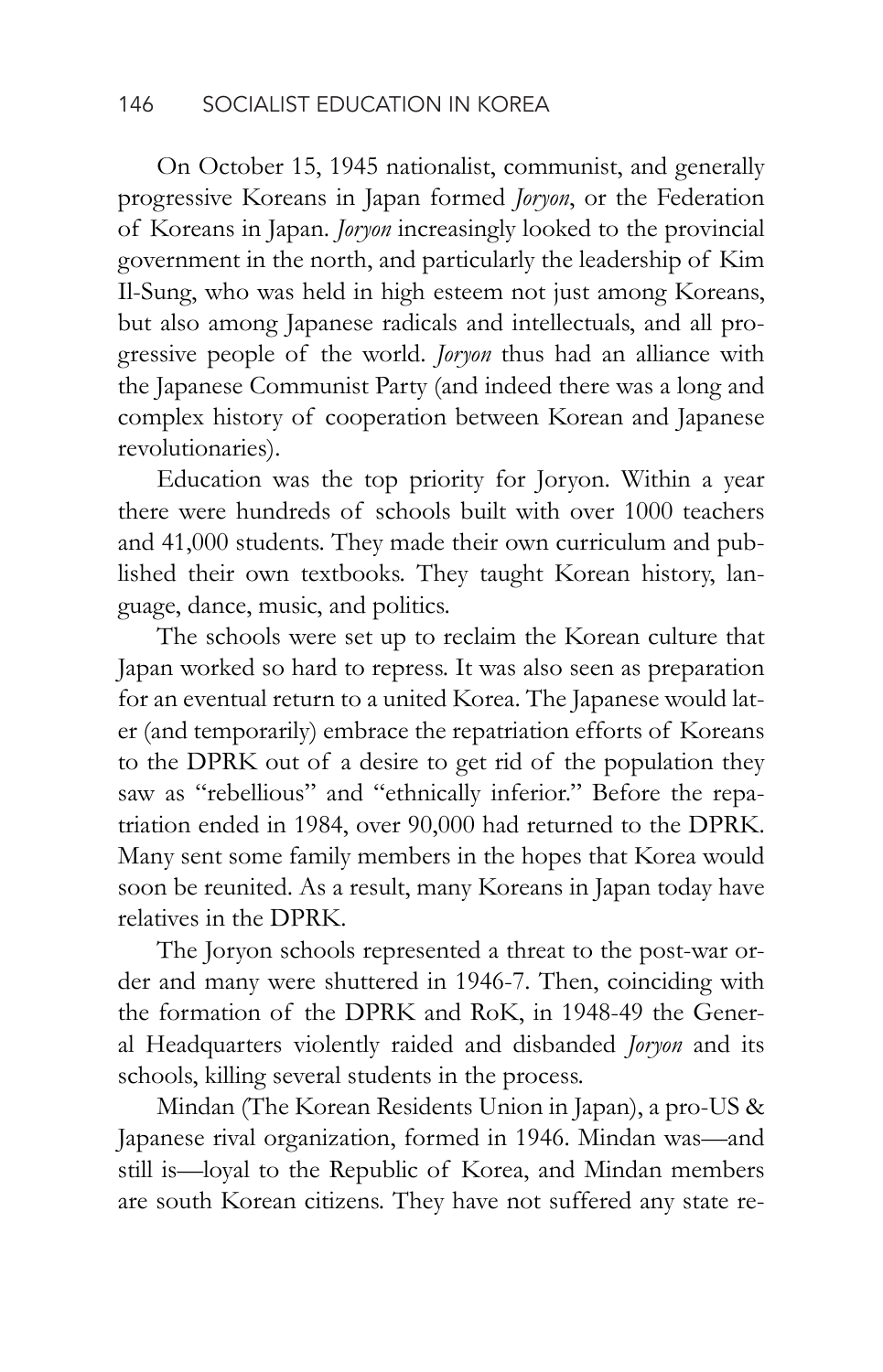pression, although members have still faced anti-Korean racism and discrimination.

### **Chongryon: Fighting Discrimination and for Peaceful Reunification**

The U.S. war against Korea from June 1950 through July 1953 deeply entrenched the division of the peninsula. Koreans in Japan had to, in some sense, choose between the DPRK and the RoK. The overwhelming majority (around 90 percent) supported the DPRK, viewing it—instead of the U.S. puppet RoK—as the bearer of the Korean nation. After all, a popular and indigenous government ruled in the north, backed by the international prestige of Kim Il-Sung and other leading guerrilla fighters.

Under Japanese colonial rule, Koreans were Japanese nationals. But in 1952, their nationality was revoked. They lost voting rights, couldn't travel, and were excluded from a range of employment opportunities. They were stranded. Moreover, many were now second generation, meaning that they had grown up and lived their whole lives in Japan.

There were no Japanese schools where anything Korean was taught or even where students could speak Korean. Anti-Korean racism was rampant throughout Japanese schools and society.

A new organization for progressive, communist, and nationalist Koreans in Japan was in the works since Joryon's violent dissolution, but it wasn't until the early part of 1955 that a new organization, Chongryon, came into being. It was officially founded on May 25 of that year. The organization was founded specifically to organize Koreans in Japan around the DPRK, which meant working for peaceful reunification and creating their own educational and cultural institutions in Japan.

Chongryon looked inward to its own community and outward to its homeland. It thus took a position of non-interference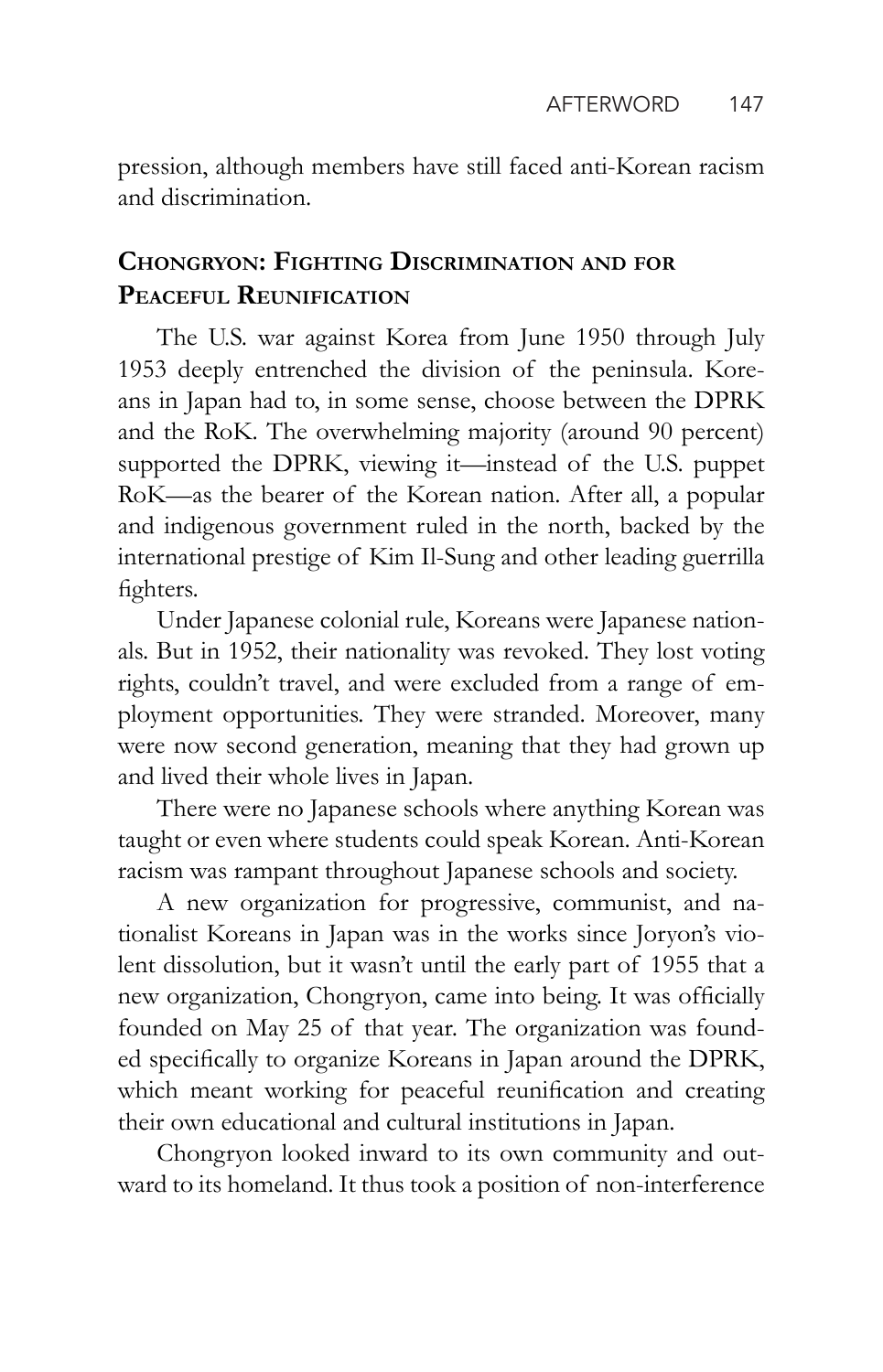in Japanese politics, adhering to Japanese laws (and thus severing ties with the Japanese Communist Party).

With generous funding from the DPRK—all the more significant given that the DPRK was at the time rebuilding its infrastructure after the devastation of the war—Chongryon set about rebuilding hundreds of schools as well as associations, sports teams, and professional and cultural institutions. They even set up their own bank and insurance company.

It was in this setting that Koreans in Japan built the "battery factory," or Korea University—the only Chongryon institute of higher learning.

### **Korean Education in Japan Today**

Chongryon schools are relatively autonomous from Japanese control because they aren't technically "schools." Instead, under Japan's School Education Act, they are considered "miscellaneous schools." This means that they have their own curriculum but that they are self-funded, primarily through donations and tuition.

The schools are widely popular within the Chongryon community, but even Koreans in Japan who aren't affiliated with Chongryon send their children to the schools so they can learn their own language, culture, and heritage, and learn in schools free of anti-Korean racism. This is particularly so with elementary and middle schools.

There are currently 10,000 students in Chongryon primary and secondary schools. The composition is varied: around 45 percent hold DPRK passports, 55 percent hold RoK passports, and the remainder hold Japanese passports. Yet this doesn't mean that 45 percent support the DPRK, 55 percent support the RoK, and 10 percent support Japan. Being a DPRK foreign national carries an extra burden. They aren't able to freely travel outside the country, are prevented from visiting south Korea, and face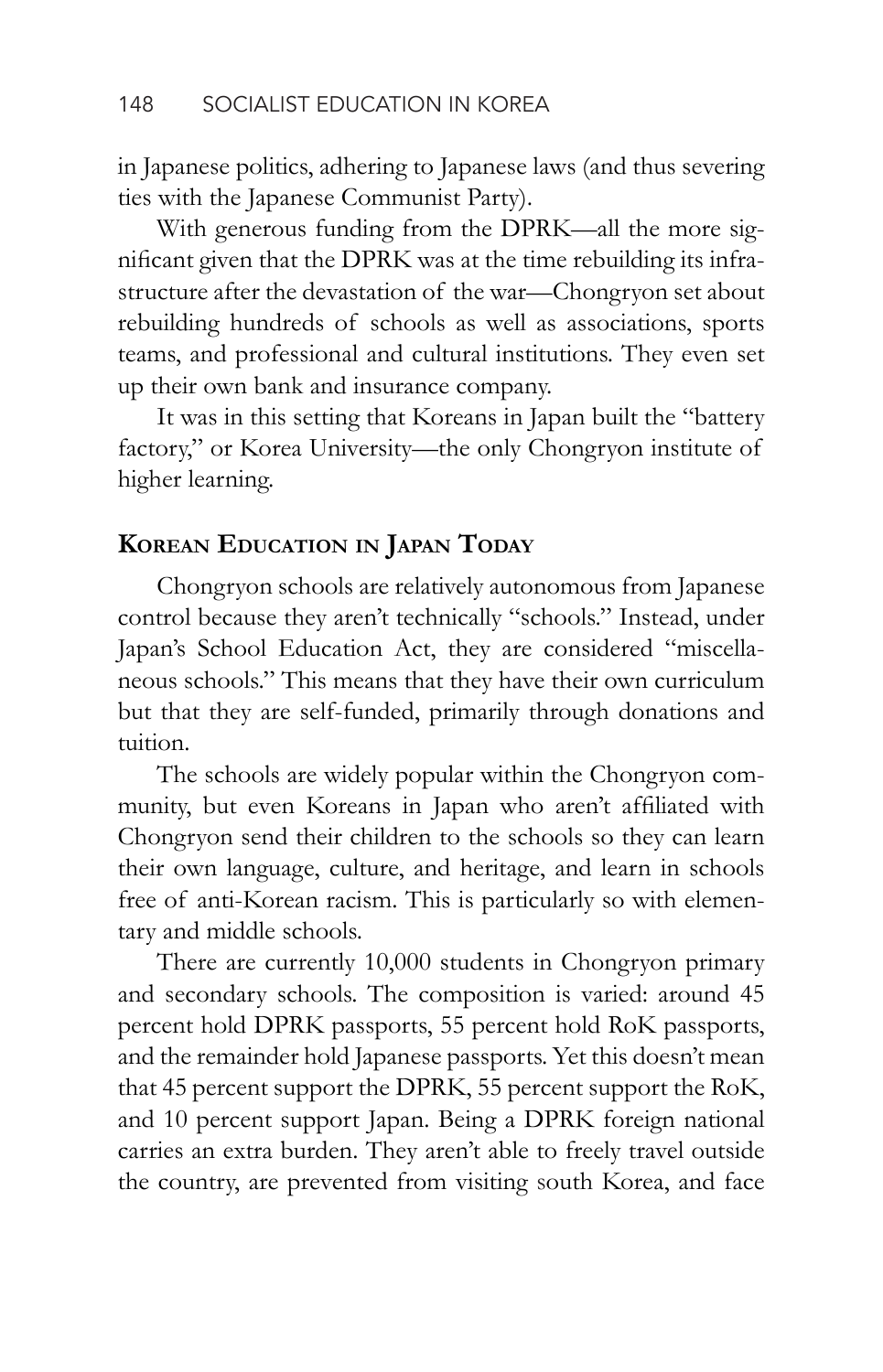increased discrimination. Many obtain RoK passports but still support the DPRK. This allows them to travel to both north and south Korea, as well as other countries like the U.S. and Britain. Holding an RoK or Japanese passport isn't a barrier to formal or informal Chongryon membership.

The autonomy of Chongryon schools comes at significant costs. Employers discriminate against those who hold degrees from Chongryon schools. Additionally, Japanese universities do not accept Chongryon degrees, and so students must pay for and pass an additional entrance examination.

In 2010, the Japanese government introduced a tuition waiver program for foreign nationals attending school in Japan. Students in Chinese and American schools, for example, have their education fully or highly subsidized by the government. The only schools excluded are Chongryon schools. This was *de jure* until 2013, when the Abe government made it official by revising a ministry ordinance. The official reason is that the government hasn't been able to verify Chongryon's curriculum (as the study was cut short by the Abe government). However, the government hasn't asked to verify the curriculum of *any* other foreign school.

Local governments, however, sometimes provide subsidies for Chongryon schools. Most, however, have followed the national government's lead and stripped subsidies.

Parents are also ineligible for tax exemption for donations made to Chongryon schools, unlike donations to all other foreign schools.

Such financial strangling tightens the noose around all of Chongryon and, by extension, the entire community of Koreans in Japan. With the Chongryon community excluded from so many sectors of the Japanese economy, parents aren't able to make up the difference through tuition, which means operating budgets and student enrollment decrease.

At Tokyo First Korean High School, where fourth and fifth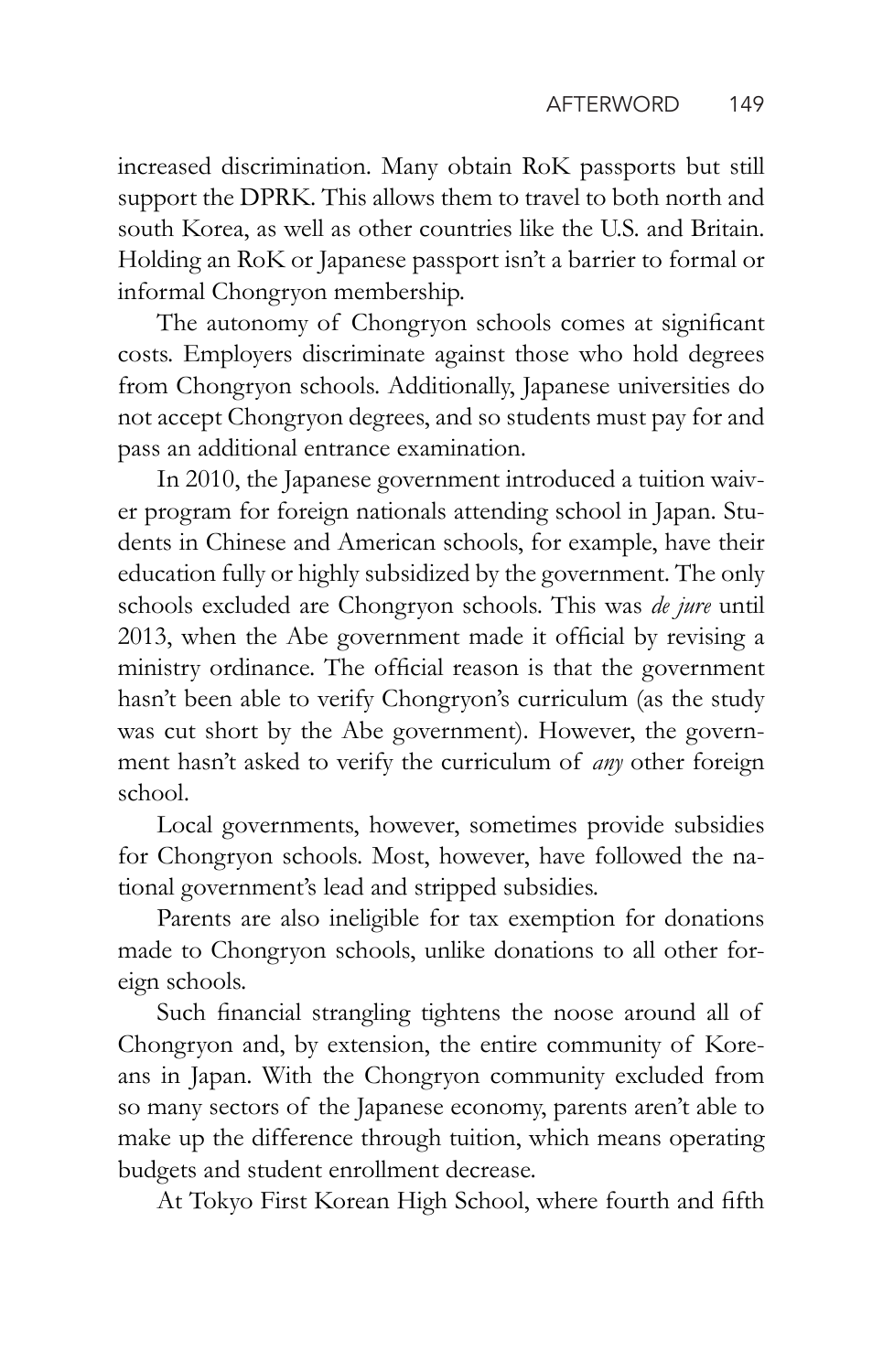generation Korean students are taught by third generation Korean teachers, the operating budget is ¥2 million a year. Ninety percent comes from tuition and there is no government funding. Japanese high schools in the area get 50 percent of their funding from the Tokyo metropolitan government. The national government gives parents a ¥112,000 voucher, which covers tuition. Korean schools are the only schools ineligible for the voucher program.

Fed by the right-wing Abe government and its institutional attacks on the Chongryon community, racist and ultra-nationalist reactionaries have taken aim particularly at the most vulnerable: young students. In just one example, in 2009, 11 racists went to the front gate of a Chongryon elementary school in Kyoto and screamed things like "Cockroach Koreans!" at the students. After rallying for an hour, they proceeded to trash the soccer field and school auditorium. The group made three appearances at the school. The police showed up each time, but only stood by in silence.

A survey at a Chongryon middle and secondary school in Tokyo found that about 20 percent of students were harassed or threatened by right-wingers between 2003-2007.

Right-wingers have even attacked students with knives. Korea University students, for example, no longer wear traditional dresses outside of campus, because right-wingers slit their dresses with knives on the subway.

Throughout 2013, Japanese police conducted several raids on Chongryon. In February 2013, Japanese authorities raided Chongryon, deploying 250 police in more than 25 armored vehicles. Recently, a group of Korea University students returning from a school trip to the DPRK had all of their souvenirs confiscated at the Tokyo Haneda airport upon their return. The government has previously banned Chongryon officials from visiting the DPRK.

The Abe government regularly uses Korean students to try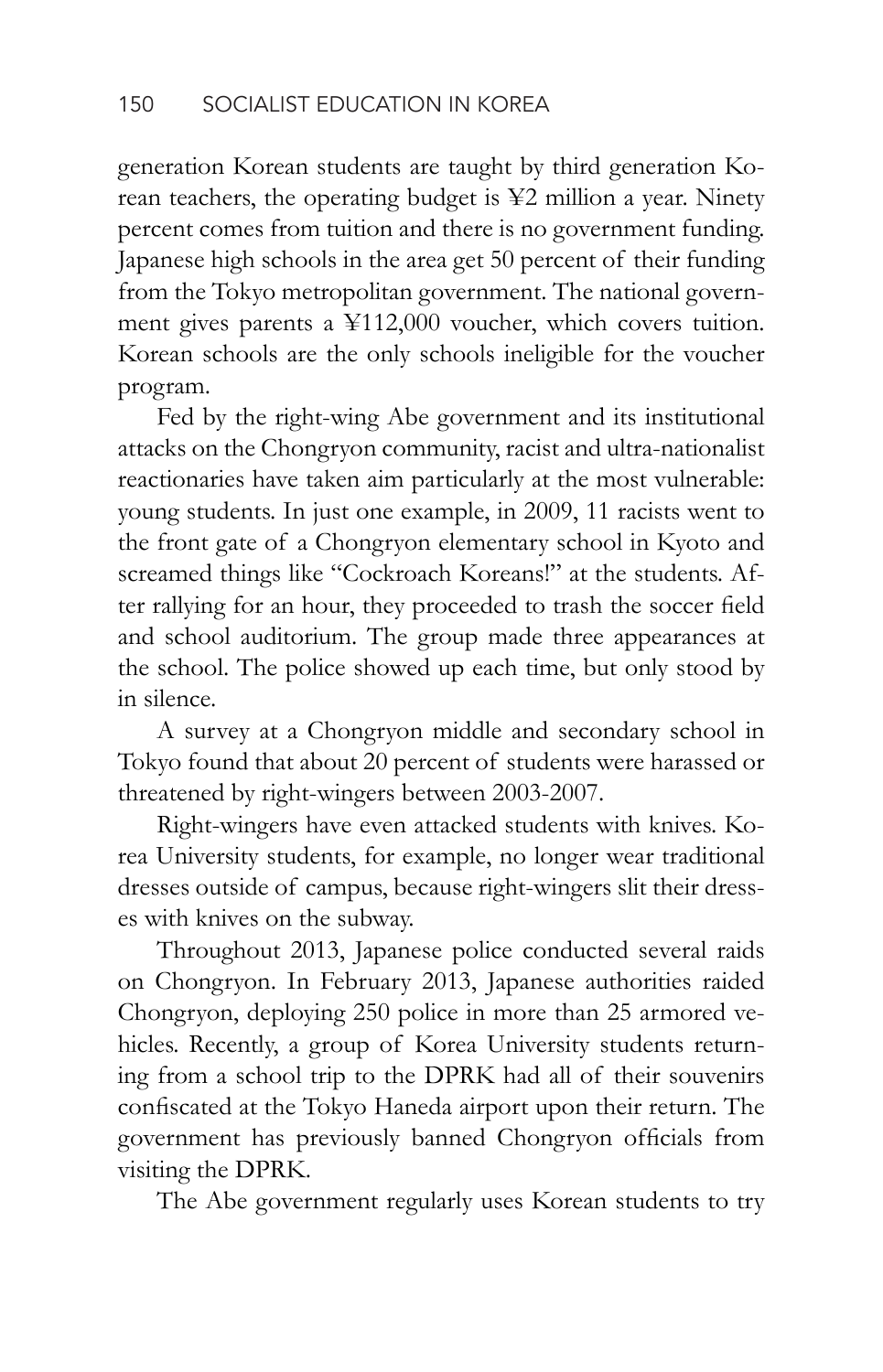and gain leverage in negotiations with the DPRK. This is an attempt to divide Koreans in Japan from the DPRK, which warmly hosts Korea University students and Chongryon members on a regular basis, and maintains close ties to the Korean community there.

The Human Rights Association for Korean Residents in Japan is involved in legal battles against this apartheid system. They regularly appeal to the United Nations Human Rights Commission.

### **The Future of Chongryon**

After I first toured a Chongryon middle school in 2016, I met with the principal and vice-principle of the school. They asked us each our impressions. I was part of a delegation of overseas Koreans there to commemorate the 60th anniversary of the founding of Korea University, and I was the only U.S. citizen. When my turn came, I thought I would compare my observations with the state of U.S. schools.

I began by telling the administrators that, in the U.S., many people compare schools to prisons. At this point, my friend and colleague who was serving as my translator stopped, looking at me with a puzzled expression. After a few moments, another friend stepped in to translate. Afterwards, my colleague, who grew up in Chongryon schools and teaches at Korea University, apologized and explained what had happened. "I wasn't able to put what you said into words because it was such an alien notion," he said. "I couldn't even comprehend what you had said in my head, even though I knew all of the words."

Chongryon schools are joyous environments where students learn to be proud of their identity and their nation. In addition to learning Japanese language, history, and literature, they study Korean culture, history, and politics. They eat Korean food in the lunchroom. They study contemporary Korean politics carefully